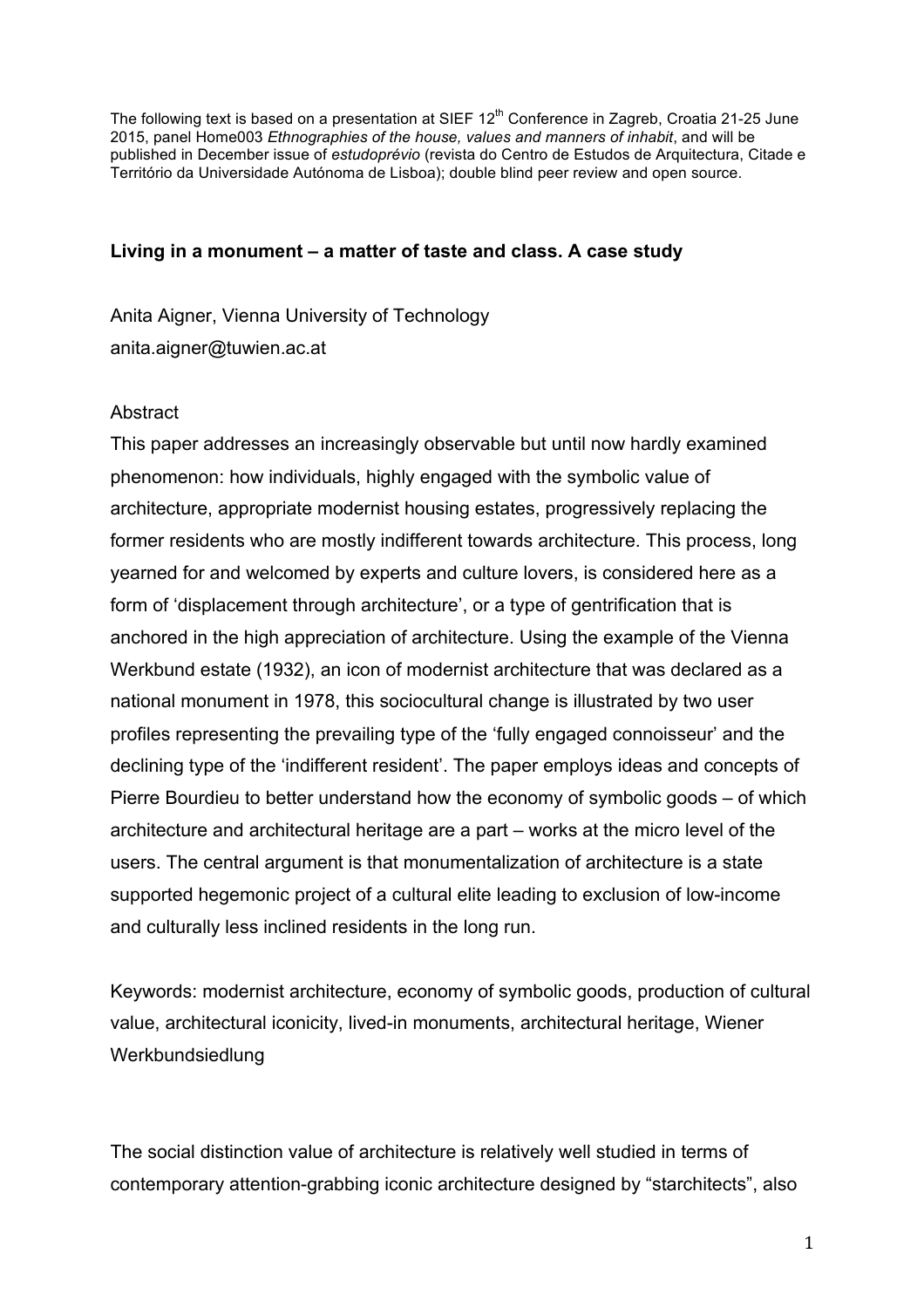known as "Bilbao-effect" (Sklair 2006, 2010, 2012; Jones 2011). However, architectural iconicity occasionally also applies to more modest, unimposing buildings. As can be observed with modernist estates from the interwar period – the Quartiers Modernes Frugès (1928) in Pessac, the Weissenhof estate in Stuttgart (1927) or Uncle Tom's Cabin estate in Berlin (1926-32) – as well as with housing projects built at a later time – for example Le Corbusier's Cité Radieuse in Marseille (1947-52) or Siza Vieira's Bouça in Oporto (1977) –, plain residential buildings, originally built for low-income households, have also become both objects of architectural pilgrimage and sought-after properties for connoisseurs coming from the 'cultured' but not necessarily well-to-do middle-class in recent years. In the course of symbolic upgrading (the classification of the houses as national monuments or occasionally as World Heritage Site) original residents, often unaffected by architecture, more and more have been replaced by individuals highly engaged with the symbolic value of architecture and the fame of its producers.

The present article examines this change by using the Vienna Werkbund estate as a case study. It does so by presenting two profiles – representing the emerging resident type of the 'fully engaged connoisseur' and the declining type of the 'indifferent resident' – in more detail. The objective is not simply to show evidence for different tastes being expressed in work on the homes, but rather to recall the unequal conditions of appropriation. This ethnographic micro study gives a brief insight into a more comprehensive work on the Vienna Werkbund estate still in progress. Theoretically, it is underpinned by Pierre Bourdieu's sociology of culture, especially his science of symbolic goods comprising an analysis of the production of the cultural (in this case architectural) work as well its consumption (Bourdieu 1984, 1992, 1993). His analytical framework not only helps to explain the estate's symbolic value – by reconstructing the process of its canonization, heritagization and iconization –, but also to ground the practices of appropriation in objective social structures and relations of inequality.

Considering the appropriation of listed houses as consumption<sup>1</sup> of "legitimate" culture" (Bourdieu) the estate's sociocultural change is interpreted here as a form of displacement through architecture. It is argued that the replacement of culturally less inclined residents by connoisseur residents is the result of a state-sanctioned imposition of an aesthetic norm implicitly incorporating notions of architecture as original and correct habitation. In contrast to field-internal interpretation following the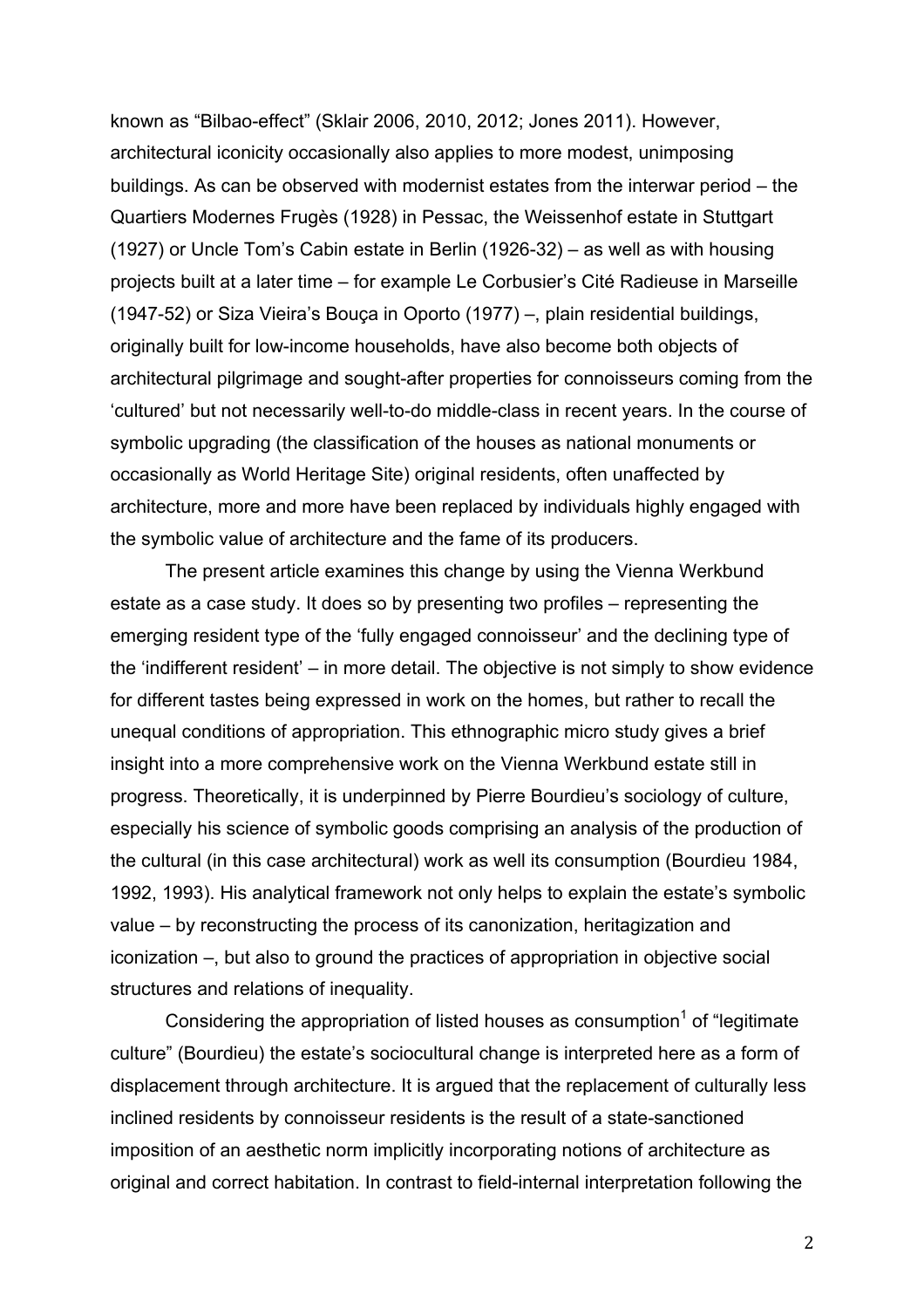logic of appreciation (and thus producing the cultural value of the objects which is assumed to be a feature of the objects), this external analysis does not take claims about the estate's significance and its preservation at face value. It rather draws attention to the manufacture of the cultural value of architecture and stresses the power-relations and exclusionary effects underlying the aesthetic program of monument preservation. As an understanding of the symbolic production of architecture is essential for an explanation of the sociocultural change in focus, at least some fundamental assumptions should be made first.

### **The symbolic production of architecture**

We can assume that houses only can take on meaning as 'architecture', 'architectural icon' or 'monument' within a specific discourse (Hall 1997). It is the discourse of architecture and architectural heritage or what Smith (2006) calls "authorized heritage discourse" (AHD), which is a precondition of the existence of architecture as a valuable cultural product. According to Bourdieu, a full explanation of the architectural work or icon (as well the fame of its producers) is neither to be found in individual creativity and aesthetic properties (even though formal and aesthetic significance sometimes plays a decisive role, especially in what Sklair (2006) terms Iconic II), nor in some sort of determinant structure, it is found in the history and structure of the architectural *field*, its institutions and practices.

In other words, the present status of the Werkbund estate as monument and icon of modernist architecture has a complex institutional framework as a precondition. The production of the estate's cultural value or, which amounts to the same thing, of *belief* in its value, is in the first instance the product of those who 'inhabit' the architectural field (and who are at the same time 'inhabited' by its institutions) – that is, besides the producers, mainly the professional interpreters (critics, academics, museum curators) and the experts concerned with monument conservation. But actors situated outside expert culture – intermediaries, such as journalists, as well as private persons using new information and communication technologies – also contribute to the (primary pictorial) dissemination of the estate and are, thus, co-producers of the estate's cultural value (Aigner 2015a).

The Werkbund estate's cultural value is not only shaped by diverse institutions, practices and agents, but also over a longer period of time. That is why I propose to distinguish three phases of symbolic production: the estate's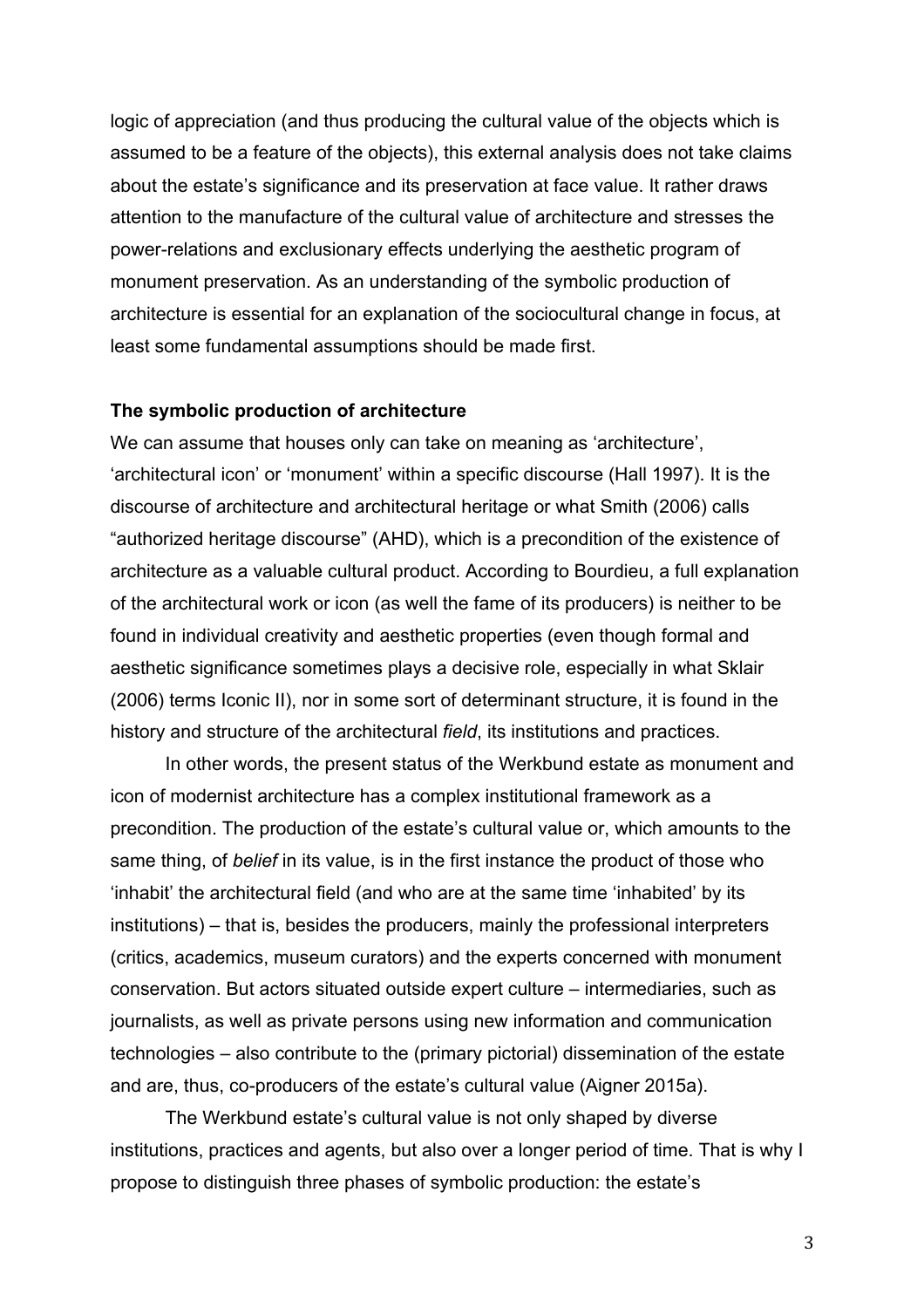canonization, its heritagization and iconization. $<sup>2</sup>$  These modes or, in this case, the</sup> consecutive steps of manufacture of cultural value provide a framework for the following presentation of the estate's history – sketched here as symbolic biography.

## **Basic information on the estate – a brief symbolic biography**

The symbolic career of the Werkbund estate started with a firework of public attention in 1932. As one of a series of international architecture exhibitions initiated by several European Werkbund associations, the experimental housing estate at the western outskirts of Vienna's noble  $13<sup>th</sup>$  municipal district was both a big event in the competitive field of architecture and an act of national self-display (Aigner 2015b, 2012; Nierhaus and Orosz 2012). The display of 70 model houses designed by thirtyone European architects (well-known as well as unknown) offered a unique sensation, attracting more than a hundred thousand spectators. (Figure 1) The event was widely reported in professional circles, the local press and beyond. Josef Frank, the spiritus rector and artistic director of the estate, gave lectures (partly broadcasted on radio) and published an exhibition catalogue (Frank 1932). Although the exhibition was a success in terms of public attention and symbolic economy, it was an economic disaster. In view of the economic crisis, only fourteen of the seventy houses could be sold.

The intention was to show a model of modern living 'affordable for everyone'. In fact, the detached, semi-detached and terraced model types with an average living space of 69 m² (742 sq ft) were far beyond a normal worker's reach. The middle class – for whom they were actually tailored – was partly too conservative for the unaccustomed aesthetics (undecorated cubic structures, flat roofs) and also financially over-burdened. Thus, the 56 unsold houses were rented out in subsequent years, mostly to clerks, teachers, merchants and freelance professionals (Sauer 2012). In 1938, ownership of the rental units passed from the GESIBA $3$  to the Municipality of Vienna. From then on, the allocation guidelines of social housing took effect. Until today, following the destruction of 6 houses during World War II, the majority of the original houses, forty-eight in number, are inhabited by council tenants, and sixteen houses are privately owned. To a certain degree property relations are indicative of the estate's social structure: until recently, council tenants mostly came from lower-income strata; owner-occupiers tend to be financially betteroff members of the middle-class.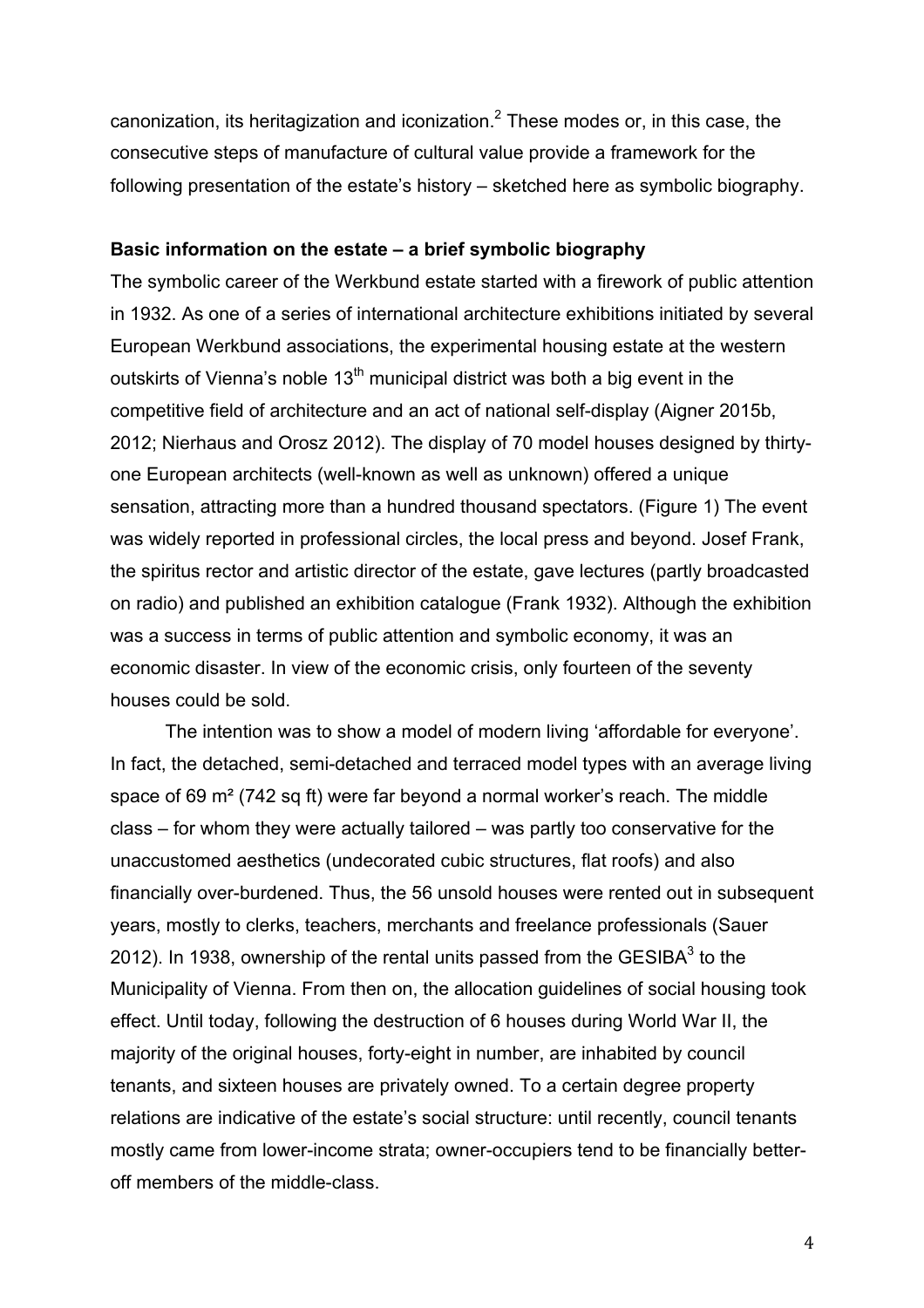The exhibition hype in 1932 was followed by decades of deep sleep in terms of attention. Since the 1960s, initially rather slowly and as an insider tip, a younger generation of architects began to 'discover' the estate as architectural legacy. With this second phase of field-internal interpretation – comprising comprehensive academic work and presentations as well as the estate's inclusion in standard works of architectural history and architectural guides – the estate was integrated into the canon of significant Viennese buildings and of European modernist architecture (Aigner 2012:268).

In the 1970s, after some 40 years of use and based on canonization work, the process of heritagization began to take place. Following the criticism and cries for 'rescue' from architectural circles – the houses were in a poor state of repair and partly transformed by their inhabitants<sup>4</sup> –, the Vienna city council passed a resolution for renovation. In order to carry out a 'cleansing' renovation (i.e. a renovation that made it possible to eliminate residents' alterations) the estate was declared to be a protected zone under Article 7 of the Vienna Building Law in 1978; the federal monument agency (Bundesdenkmalamt/BDA) additionally classified each of the remaining sixty-four 'original' houses as national monuments. Between 1983 and 1985, the outer shell of the 48 council houses and of two private homes was renovated and widely reconstructed 'true to the original' under the organisational management of the municipality. The imposition of an aesthetic norm requiring the elimination of the users' adaptions caused considerable conflicts (also reported in newspapers and television).<sup>5</sup> Although celebrated as a success in professional circles, many residents criticized the renovation as merely cheap 'face-lifting'.

Almost 30 years after the first renovation, the estate again presented itself in a poor state of repair. Again the protests of experts, culture enthusiasts, as well as of residents led to a renovation. This second renovation, aimed at securing the structural integrity and aesthetics of the structures (including erasure of individual adaptions; Figure 2 and 3), started in the summer of 2011 and is expected to be finished in 2016. Whereas the first renovation project was underfinanced and limited to the exterior of the houses, the second is more thorough (budget 10.000.000,-  $\epsilon$ ; renovation costs are approximately 2.700,-  $\epsilon$  per m<sup>2</sup>) and also involves indoor improvements – which is reflected in higher rental costs, especially for new leases.

The first renovation already entailed a greater awareness and appreciation of the estate (among locals and residents) as well as an increase of visitors. But in the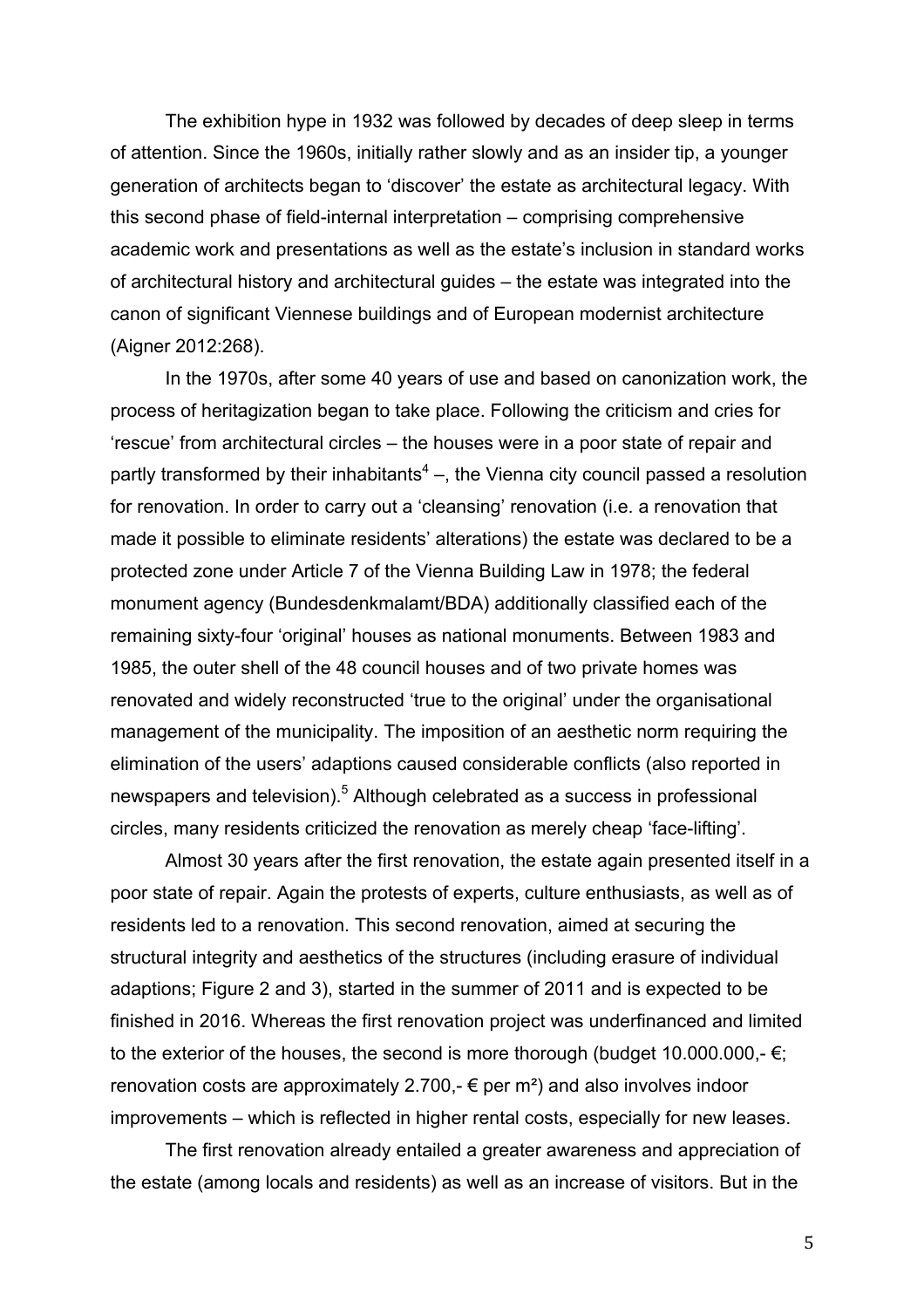course of the second renovation the estate's publicity attained new heights. The exhibition in the Wien Museum celebrating the estate's  $80<sup>th</sup>$  birthday in 2012 undoubtedly marked the peak of public attention. Accompanied by a comprehensive catalogue (Nierhaus and Orosz 2012) and keen media coverage (including social media), this event was not only a feat in terms of educating the public about the value and meaning of these historic buildings (its naturalization as cultural asset), but also a trigger for further architectural tourism. Moreover, guided tours offered by the Viennese Centre of Architecture and the existence of three websites – two privately operated sites were outshone by an official website launched in 2012 also including a mobile app for a highlights' on-site tour (Figure 4) – bore witness to the estate's status as icon of modernist architecture, but also to its increasing use as a resource in political self-display and city marketing (Aigner 2015a).

### **Taste, elective affinities, and exclusion in the name of culture**

A change in the value and prestige of a cultural product induces a change in its consumers. This also holds for the Werkbund estate. Both owner-occupied and council houses have become attractive for 'cultivated' people – that is, people disposing over the cultural resources and aesthetic competence favourable for the houses' appropriation as heritage-protected objects. This adjustment process normally takes place smoothly and by itself – due to "elective affinities" (Bourdieu 1984:241). Bourdieu talks of a homology between the products offered (and transformed) by a field of cultural production and the field of socially produced tastes, a correspondence between classes of products and classes of consumers, which is realized in acts of consumption through the mediation of taste. "Choosing according to one's taste is a matter of identifying goods that are objectively attuned to one's position (…) Taste is what brings together things and people that go together." (Bourdieu 1984:232, 241)

In the case of the 48 up-valued council houses, this coming together is, however, more complex. Here, conditions for an exclusive appropriation are to be created actively. The communal property management has to become a part of the game – has to share the dominant (expert) values and to adapt the allocation guidelines in order to select 'suitable' tenants. This happened in the course of the second renovation. A rigorous tenant screening process started in 2012, on the occasion of new letting of some freshly renovated homes, privileging those who show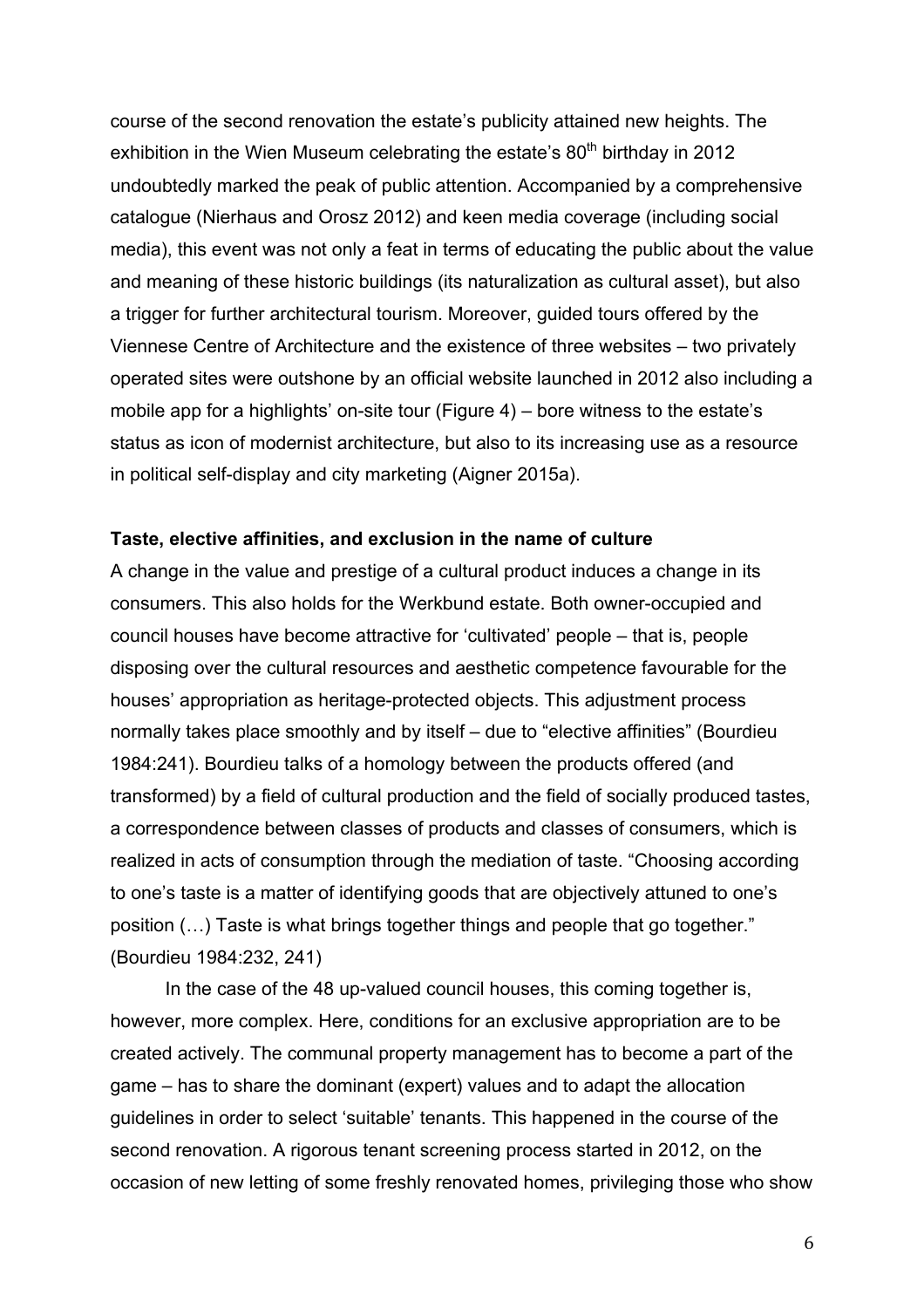high affinity towards architecture. With this new selective strategy of renting, authorities supported a socio-structural change or, to describe it more critically, the exclusion of those who are in need of support.

But exclusionary effects also arise from higher rents. The Vienna City Councillor for Housing (a representative of the ruling Social Democratic Party) initiated the estate's separation from the council housing stock and its management by a limited company (WISEG) $^6$  – which not only makes it easier to perform the challenging renovation task, but also makes it possible to lease newly renovated houses at a market-oriented price. High rents – new lease contracts can reach over 2000,- Euro per month (the treble or quadruple of old contracts) – are the main factor for the exclusion of low earners in search of a home.<sup>7</sup> As the houses are not affordable for people coming from low-income strata, the basic principle of social housing policy is undermined. The new framework conditions favour the favoured and discriminate the disadvantaged – and they do this in the name of culture.

Because the appropriation of houses with monument status presupposes very specific dispositions and competences that are not distributed universally, the Werkbund houses become subject to exclusive appropriation and, because they function as cultural capital, they yield a profit of distinction for cultured middle-class people (Bourdieu 1984:228). For those with old lease contracts who lack these special competences and for whom the cultural value of architecture is of no importance, the use value of the houses matters most. They see their houses simply as home – as a long-term tenant put it: "I do not have the feeling that I live in a monument, it is just my home". Whereas prospective tenants are susceptible to the name of famous architects – the Werkbund houses were designed inter alia by wellknown architects like Josef Hoffmann, Adolf Loos, Josef Frank, Gerrit Rietveld, Hugo Häring or Margarethe Schütte-Lihotzky –, some long-term tenants are unaware of the architect of their homes. These different types of residents showing different value orientations, attitudes and appropriation practices, require further examination. Two user profiles will be presented and discussed in more detail based on a theoretical concept of habitation inspired by Bourdieu.

Habitation is considered here as a *coming together of two mutual structured*  and structuring structures.<sup>8</sup> On the one hand, we have the structure of the resident, considered by Bourdieu as "habitus" – a set of acquired dispositions, bodily skills, preferences, tastes, and other non-discursive knowledge that might be said to 'go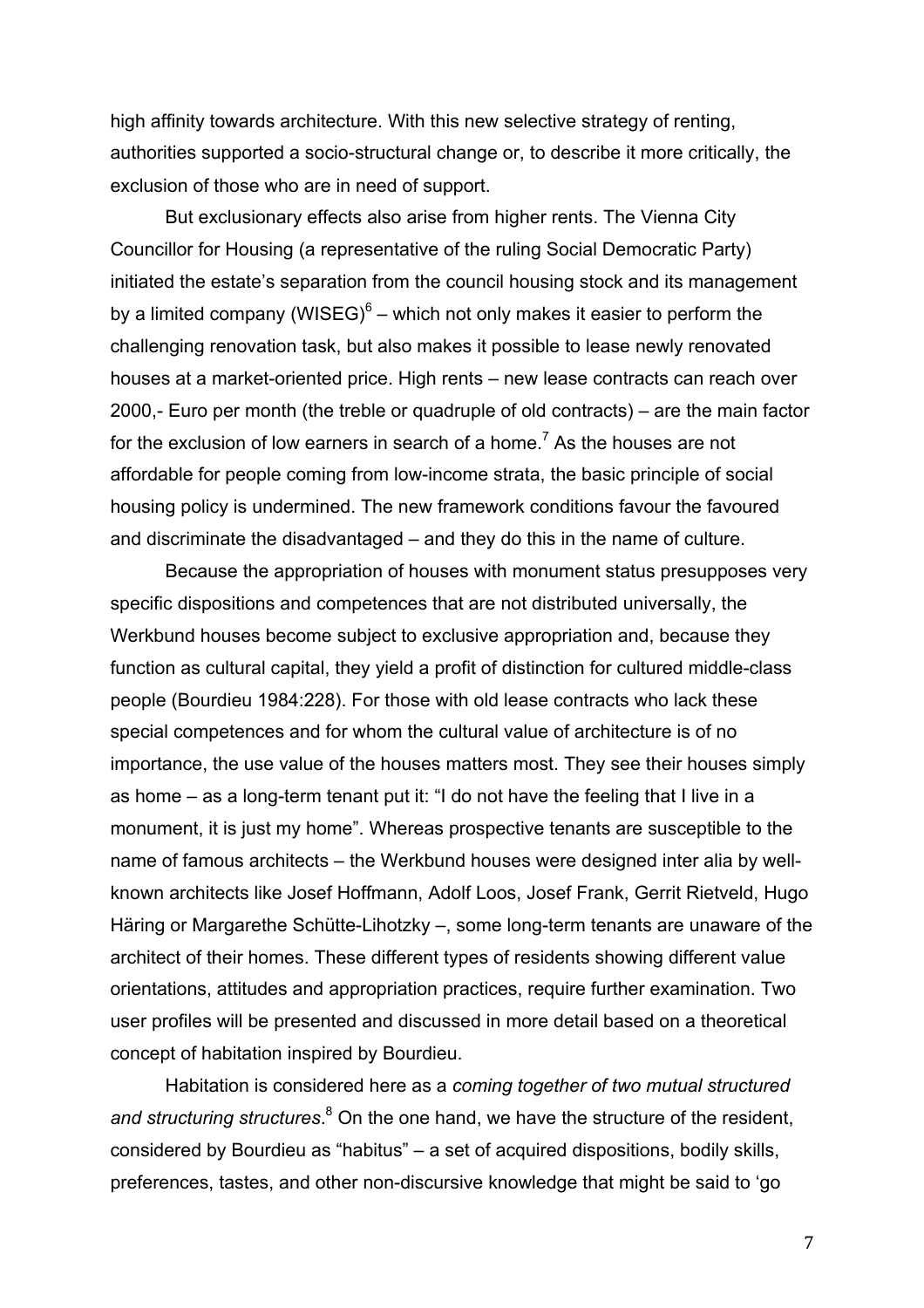without saying', which determine $9$ , among other things, how an agent selects and appropriates a dwelling. On the other hand, we have the modern house as an aesthetic pre-structured object with specific requirements inscribed (Bourdieu 1979). Especially in the case of a listed building there are not only demands deriving from the object's physical condition, the rooms' size, cut, and arrangement, but also implicit and explicit rules deriving from monument status. A dwelling that has been placed under national monument protection wants to be treated in a very specific way. It should be kept in (or restored to) its 'original appearance', demands a certain knowledge and art of living and *imposes* on its occupants. This model of two mutual *structuring structures* not only helps us to break with the everyday notion that we are free agents when we choose, furnish and decorate a home, but it also prevents us from the erroneous belief that an empty house or apartment awaiting its occupants is a neutral situation. Bearing this in mind, the following presentation of a 'good match' and 'bad match' does not constitute an evaluation but rather an analytical statement in terms of compatibility of two structures.

### **The case of a 'good match' – reconstruction of an artwork**

It is not by chance that architects belong to those residents who strongly advocate compliance with preservation rules.<sup>10</sup> As connoisseurs and lovers of modernist architecture, they are, in a certain sense, the ideal users. They not only possess the necessary aesthetic disposition to appreciate and inhabit these houses, but they also have the special know-how that is helpful for renovation and maintenance work. Let us consider a female architect, hereinafter called Tilda, in more detail.

Tilda knows the Werkbund estate since childhood. She visited a befriended resident from time to time with her mother. As a student of architecture, she went for walks and made drawings on site. Thus, she acquired her love for the modernist ensemble that in her eyes is a "mecca for architects". After an unsuccessful attempt to rent a council house in the 1990s, she grasped the opportunity in 2000 to buy a row house designed by Gerrit Rietveld – one of the most spacious Werkbund houses comprising five split levels with 96 m² of living area (130 m² including cellar). As an admirer of this well-known architect, she made the decision to purchase without having inspected the house ("I absolutely wanted it"). A clear case of blind love, but reality soon caught up with her. After clearing out, she realized the run-down state of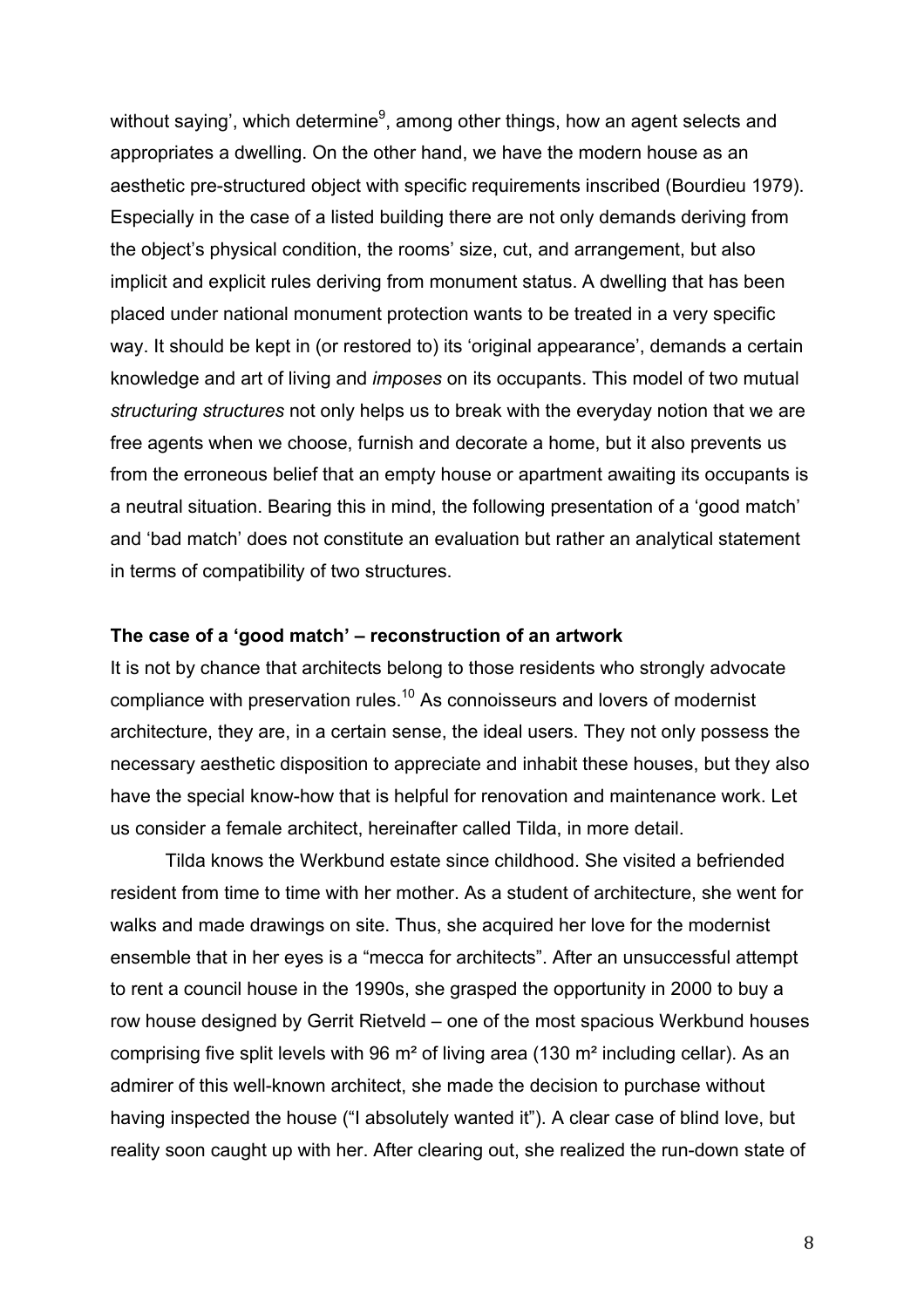the house and was distraught temporarily when faced with extensive, as well as expensive, renovation work ("The house looked like a ruin. Total despair").

But Tilda overcame all difficulties, as she had a clear goal in sight: to restore this run-down architectural jewel to new splendour. She was not driven by creative self-realization but by the idea "to return the house to its original state". Tilda's strategy of appropriation could be described as 'reconstruction of an artwork'. As in her eyes a lot of what constitutes modernist architecture was destroyed, she spent a lot of money and energy in a renovation reconstructing 'the original'. Therewith, she did not simply follow the requirements of monument protection or prescribed measures 'from outside'. It was more of a power 'from within', a professional ethos that forced her to "restore the house in the sense of Rietveld". It can be assumed that she would have taken the same measures in the event that her house were not under monument protection. She restored and reconstructed details – from window frames, to fittings, and floor covering – with the greatest care and sparing no expenses. Almost tenderly, Tilda runs her hand over the restored radiator when describing her endeavours. In order to find out the original colour of the doors and floor covering, she even did literature research and archive work. The national monuments agency supported her 'archeology' with expert opinions, and she received some financial help from the Viennese fund for historic preservation. After successful renovation she is proud now to live in an artwork. She respects the house's original features and gains a great deal of pleasure from it.

That Tilda possesses the taste that equates with the house's original aesthetic is particularly obvious in her furnishings and interior design. The whole house conveys the impression of clear order. Like the architecture, the furniture is kept simple, although most of the individual pieces are timeless design classics – a leather suite designed by Le Corbusier, a glass table designed by Norman Foster, Eames-chairs and so on (Figure 7). The pieces are carefully chosen, not too big, but appropriate to the rooms' proportions. As an architect Tilda has acquired an aesthetic attitude that allows her to make every purchase and placement of an item to a subject of aesthetic decision. But the recognition of her house as a historically important building also allows her to frankly accept its imperfection. Like the owner of a classic car she does not suffer from its deficiencies – the narrow steep little steps, the bad thermal insulation properties, the windows that need to be repainted every few years with an old colour mixture, and so on. The recognition and treatment of her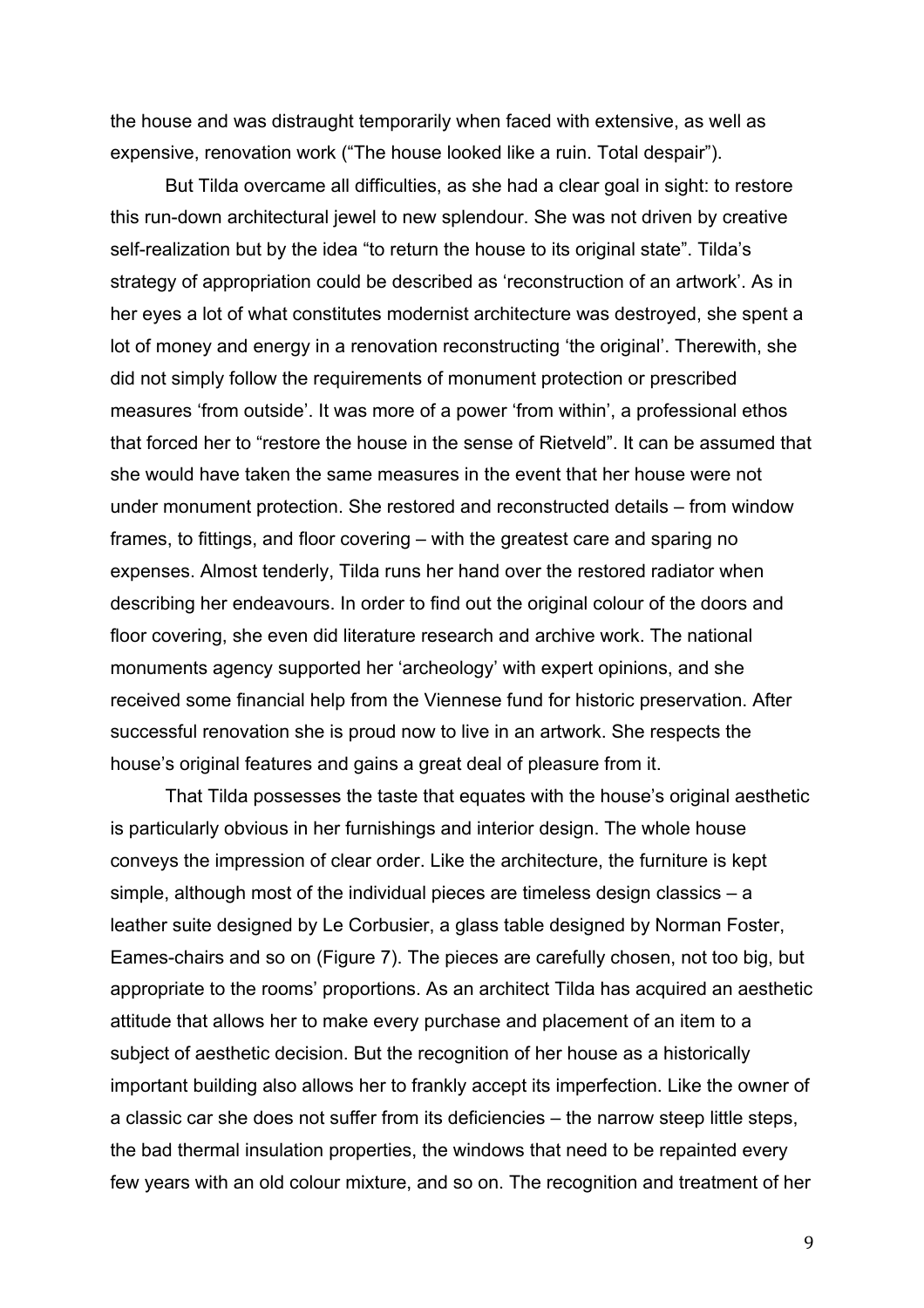house as an artwork even demands decisions following the primacy of form over use value. For reasons of reconstructing the original appearance, she was prepared to lay a linoleum floor that she herself found to be "impractical".

In actual fact, Tilda does not simply feel like an owner but rather as somebody who preserves a treasure for future generations. This also relates to her "philosophy" to make her house accessible and come alive to others, especially to students. Whenever possible she is prepared to guide interested visitors through her house. Thus, she uses her house not just a space for living but also makes it an exhibition piece. "Heritage depends on display", Barbara Kirshenblatt-Gimblett pointed out (1998:XXV), and Tilda really does a lot of display work. She not only shows her house to visitors, she also reports on her renovation project in expert lectures, in newspaper, on television, on You-Tube and on her professional homepage (Figure 5,6,7). With her 'display activities' Tilda wants to set a good example for other residents. Her aim is not to control her neighbours ("I do not want to play monument police") but rather to convince and motivate with positive example.

Like some of the other residents of the estate, Tilda is a 'connoisseur resident' who expects 'correct' treatment of the buildings from the neighbours. Such connoisseur residents are painfully embarrassed when tourists visit other Werkbund houses, which in their eyes are not 'correctly' inhabited. The cultivated residents hold that 'wrong' residents, who have not the right taste and love for this architecture, are the basic problem of the estate. In their eyes it is only a question of finding the 'right' owners and tenants – able to appreciate the houses and willing to keep them in the 'original state' – to achieve the ideal state of an 'authentically' restored estate. Connoisseur residents really suffer when neighbours express their 'bad taste' in conversion work, home decoration, lace curtains or garden gnomes. They see any changes made to the houses as an attack on the architectural harmony of the whole, and especially rage against residents who construct extensions and garden sheds against orders.

Although Tilda states that her own experiences with authorities for the conservation of historic buildings have been nothing but positive, she is unhappy about experts' casual attitude towards such 'offences'. Like other architects (including those involved in the estate's first and second general renovation) she criticizes the national heritage agency for being not strict enough. In her opinion monument preservation "should go much further, should comprise the surrounding area, the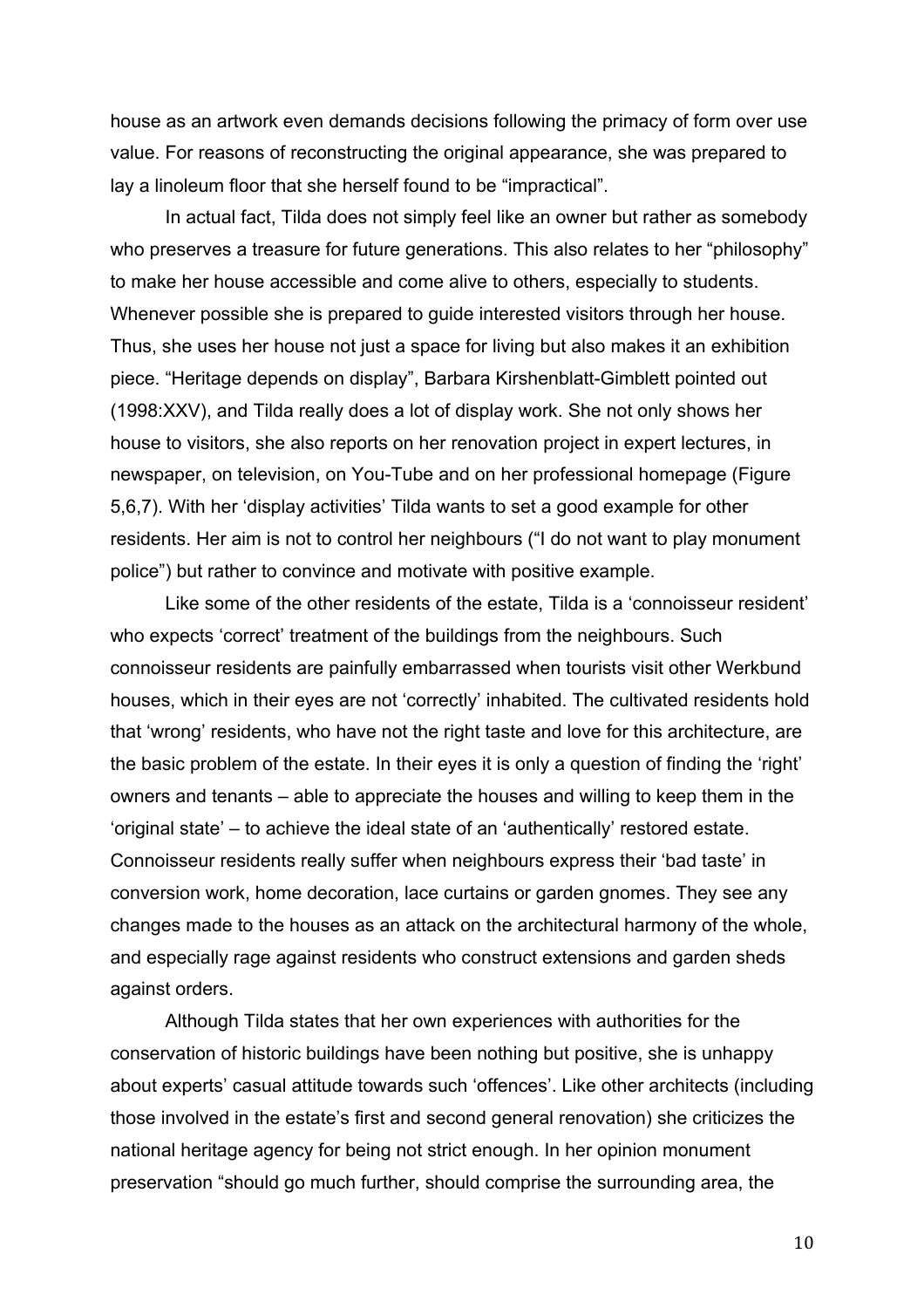road space and gardens, but also the interior space". Although she would not agree with prescribing residents their furniture, she pleads for a "stricter compliance with the rules". The preservation rules<sup>11</sup> may be clear for Tilda – they are a natural part of her thought and practical sense – but for other residents they are anything but a matter of course.

## **The case of a 'bad match' – use value above heritage value**

To better understand 'the accused', let us now take a closer look at Joe, a pensioner and former municipal worker. In 1985, immediately after the estate's first renovation, he, together with his wife, took over a council house with a living area of 76 m² from relatives. The former residents, a six-person family, had constructed an extension in the 1970s in order to shelter two of their four children. (Figure 8) Although this addition became unacceptable after the listing of the house in 1978, the owner and the responsible monument curators showed tolerance and understanding for the family's confined living situation and did not force the tenants to remove their extension during the first general renovation. The architects in charge of the renovation pleaded for demolition, but were outvoted by the municipal owner and the heritage authorities.

Unconcerned and unaware of this prehistory, the new tenants (Joe and his wife) warmly welcomed the 'illegal' additional space ("It was good to have one more room"). Joe uses this room as home office and has decorated it with trophies and documents reminding him of his achievements as enthusiastic sport shooter. (Figure 9) Even if he was informed about the 'illegal' status of the extension at a later time, he has never had thoughts about removing it. To the contrary, he even extended the extension and fitted it with new wood panelling and rain gutters. Furthermore, in 2001 he built – also against orders and without building permit – a garage, which he was obliged to remove, following a report made by neighbours. But as a ruse he only removed the walls up to the pillars and thus transformed a garage into a carport – for which, according to the Viennese building regulations, no construction permit is needed.

These examples of Joe's appropriation work show the complexity of monument preservation in practice – there is no strict 'cleaning of the work' but rather a social process of negotiation involving a variety of stakeholders and partly conflicting, side by side working authorities. Yet, and above all, they show a resident's indifference towards the ideal world of monument preservation. Joe may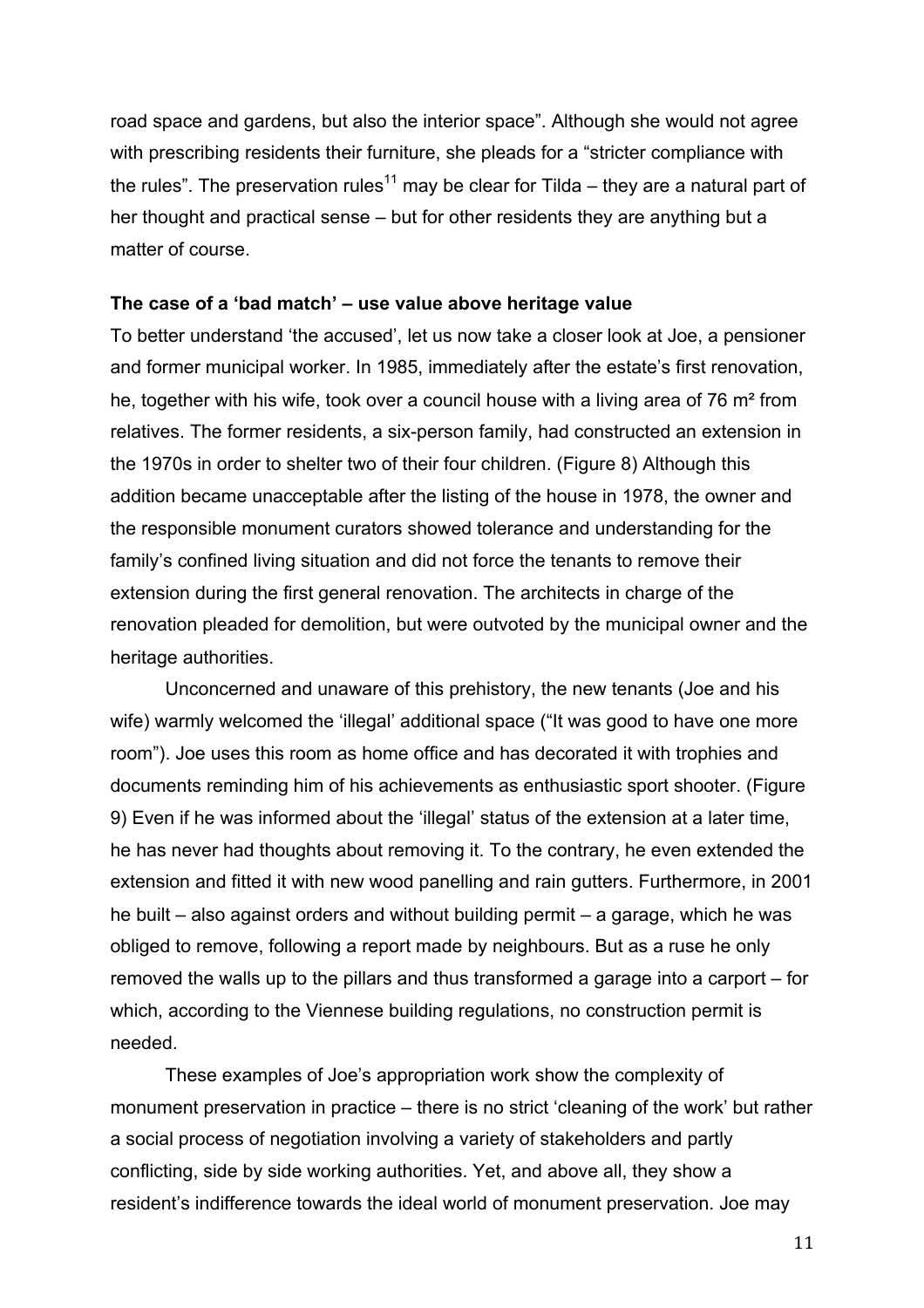follow his own interests without regard for provisions, but it is not simply egoism, stubbornness or conscious resistance and opposition towards authorities that guided his actions. That he does not meet the normative expectations of a tenant living in a monument is more a matter of his cultural means and aesthetic dispositions. According to his education and socialization, Joe is not able to experience his house as a work of architecture. He has never acquired the aesthetic eye of the culture lover, or what Bourdieu calls the "aesthetic disposition" (1984:28f) – a historically created attitude that is connected to the ability to recognise buildings as architecture and to appreciate them for their own sake. For him, his house is not a monument but simply his home.

This does not mean that Joe has no idea of his house's symbolic being. He is delighted to live in a famous estate and even collects newspaper articles dedicated to the Werkbund estate. He also welcomes the fact that the houses are placed under monument protection – not because he feels a need to preserve or restore their original appearance, but because "the houses are protected against destruction". In the light of current speculation with real estate, he has no fear that his house will be replaced by new structures. This pragmatic utilitarian thinking (instead of the normative cultural-aesthetical) also applies to the couple's renovation work and interior design.

Before they moved in, almost thirty years ago, the house was in need of renovation work ("everything was converted badly"). Joe and his wife got down to hard work and undid some changes performed by the previous tenants. They removed a wall and a fireplace and reinstalled some doors – "not because of monument protection, but because we wanted to live more comfortably." For the elderly couple, use value ranks higher than heritage value. Yet Joe seems to contradict himself, when he proudly argues at the same time "we have reconstructed the original state". Knowing that restoration of the Werkbund houses to original condition is generally considered to be a good thing, he does not hesitate to interpret his undertakings against the backdrop of this ideal in retrospect. Even though some structural changes may pass as restoration measures, a closer look reveals the lack of aesthetic sensitivity, the gap between skilful and dilettantish workmanship: The reconstructed doors are of cheap chipboard coated with green laminate (instead of white varnished wood); the rustic door fittings go with the tenants' wooden interior cladding but conflict with the clear, cubic style of the Werkbund houses.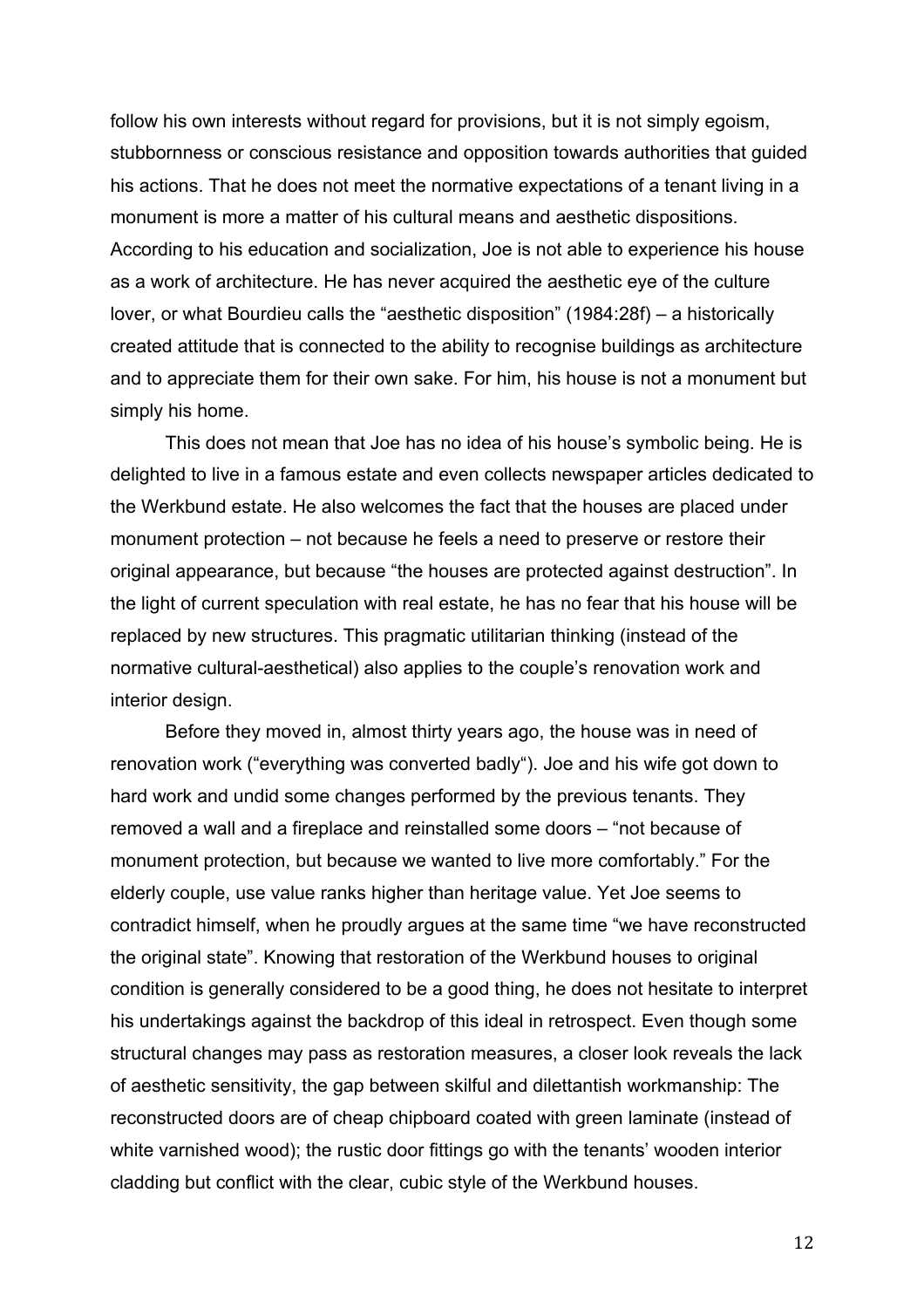That the retired couple does not possess the taste that meets the aesthetic standards of their listed home also becomes clear in their interior design. While Tilda refuses curtains ("Curtains? That doesn't work, no way!") and painted the walls in white, using old colour mixtures corresponding the clear simplicity of modernist architecture, Joe and his wife recently purchased new curtains (also serving as sunscreen) and used patterned wallpapers to embellish their home – the walls otherwise would have remained "naked" in their eyes. Also the furniture conflicts with the modernist aesthetics and is partly not appropriate to the size of the rooms. For example, the rustic oak cupboard in the living room is so huge that it covers one door and blocks the access to the corridor. There is evidence to classify this constellation as a bad match. But what objectively can be described as a 'bad match', for the tenant can be subjectively experienced as a 'good match'. Joe is very happy with his home. He has done a lot of renovation measures and improvements (e.g. a new bathroom) of which he is proud and which he can really enjoy. He also is not generally against conservation measures. He is grateful for some improvements that meet the preservation rules when paid by the Municipality of Vienna, the owner. For example, he praises the curators of monuments for having put through the reconstruction of new sash windows (Figure 10). He particularly values their insulating properties and that the wings (different to the cheap plastic windows installed by the previous tenants) do not disturb when open. But again, and contrary to architecture enthusiasts, he gains no satisfaction from the reconstruction of the windows' 'original state' – a category and a practice that for him has no value.

## **Conclusion**

The word 'class' may have lost much of its purchase in academic, political and public life. However, differences in lifestyle, cultural tastes and practices are still linked to social position, and the ability of privileged groups to define their culture as superior to that of lower classes still remains present (Bennett et al. 2009). This can be testified not least in the realm of architectural heritage. What does it mean to live in a heritage-protected modernist estate? Among other things, being involved in a struggle for 'culture' that is also a struggle against 'bad taste'. Here, compliance with aesthetic norms of an elite is required by law, less culturally inclined residents are brought to their senses. The two examples of residents living in a listed modernist estate not only illustrate that taste – understood as the skill and capacity to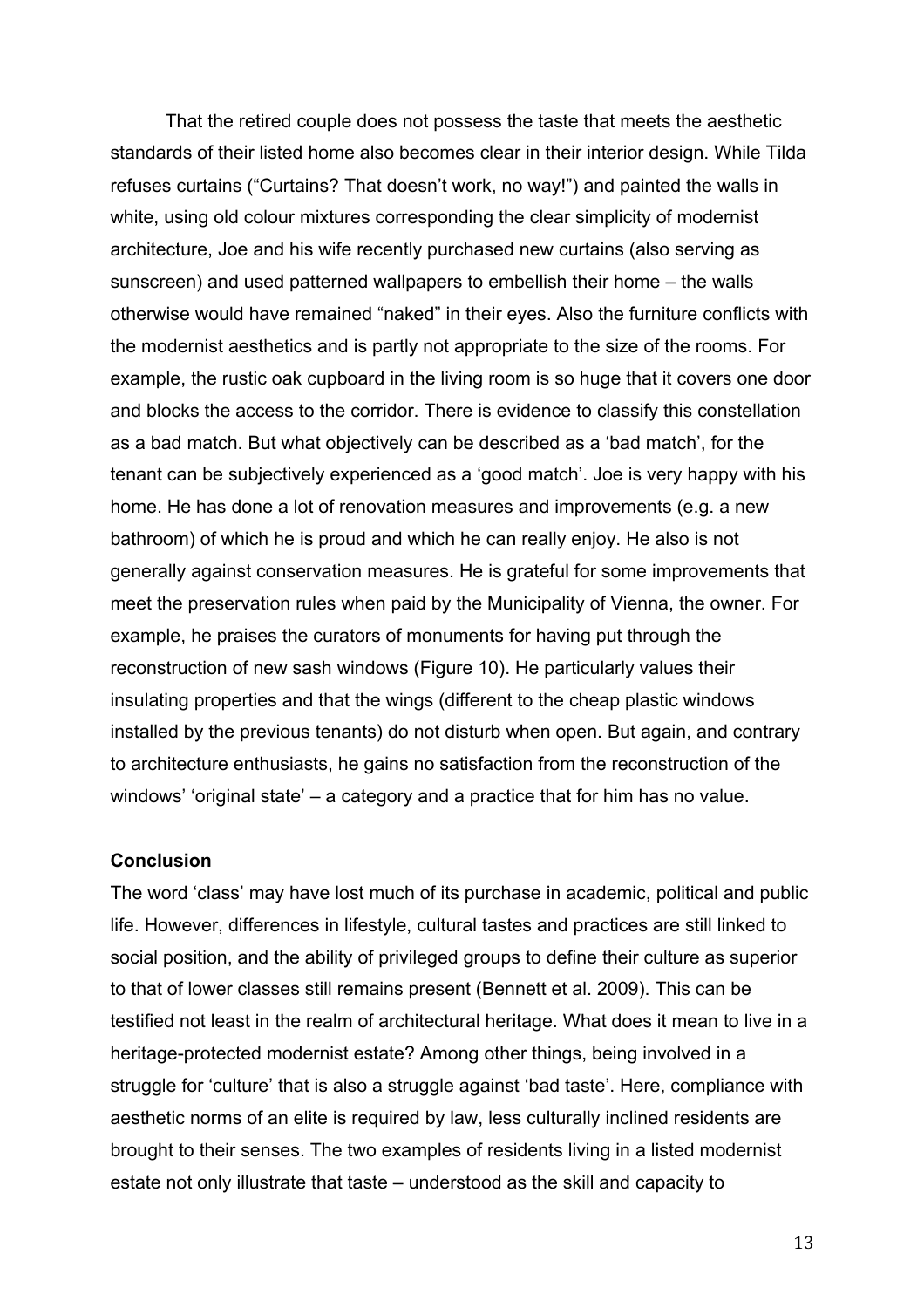appropriate a work of architecture – is unequally distributed, but also that the transformation of the estate into an architectural icon (even if only of local significance) reinforces unequal treatment of people of different tastes.

Renovation measures which let shine the records of modernist architecture in their 'ahistorical purity' (Figure 3) witness the imposition of an aesthetic norm, or better, the imposition of the culture-ideology of a dominant class enforced by the state with the help of heritage authorities. That a very particular (situated and dated) perception of architecture and idea of preservation has prevailed is tantamount to what Bourdieu calls the "symbolic power" of culture (Bourdieu 1991; Swartz 1997). This power has a veiling effect. It veils the ideological assumptions underlying monument preservation (Smith 2006), the disciplinary effects on residents, and (in this case) the exclusion of low-income and culturally less inclined residents in the long run. For this to occur, according to Bourdieu, the real aim of cultural dominance – the enforcement of the dominant taste, the perpetuation of inequality – has to be transmuted into its opposite, into a selfless love for culture, moral authority and cultural legitimacy. That is why the acceptance of 'high-culture' is always experienced as positive and the symbolic power of legitimate culture is not understood as violence or subjection by those who affirm it.

This constructivist conclusion may be criticized for being too negative. It may be criticized for ignoring the fact that identification takes place and the estate is considered 'ours'. It is true that monument status fosters identification, the residents' pride to live in much-valued cultural objects. But this does not alter the fact, that the enforcement of the dominant taste is accompanied by effects of social exclusion and constitutes an interference with the right of free disposal over domestic space or what Schwartnig with regard to the Dessau-Törten estate calls, somewhat ponderously, "the restriction of private availability of monuments through expert judgement" (2004b). Such a finding may provoke narcissistic injury as a knee-jerk reaction amongst experts and culture lovers, but it is actually an offer – to gain a higher degree of self-reflexivity.

<sup>&</sup>lt;sup>1</sup> Habitation at first sight may not be associated with consumption, but there is a tradition within anthropology and material culture studies that strongly promotes a <sup>2</sup> For the sake of clarity in understanding, each of these concepts requires a brief working definition. Canonization is used here to describe the field-internal work (mainly discursive practices) that lead to the inclusion of a building in the canon – which is a corpus of architectural works considered by authorized interpreters to be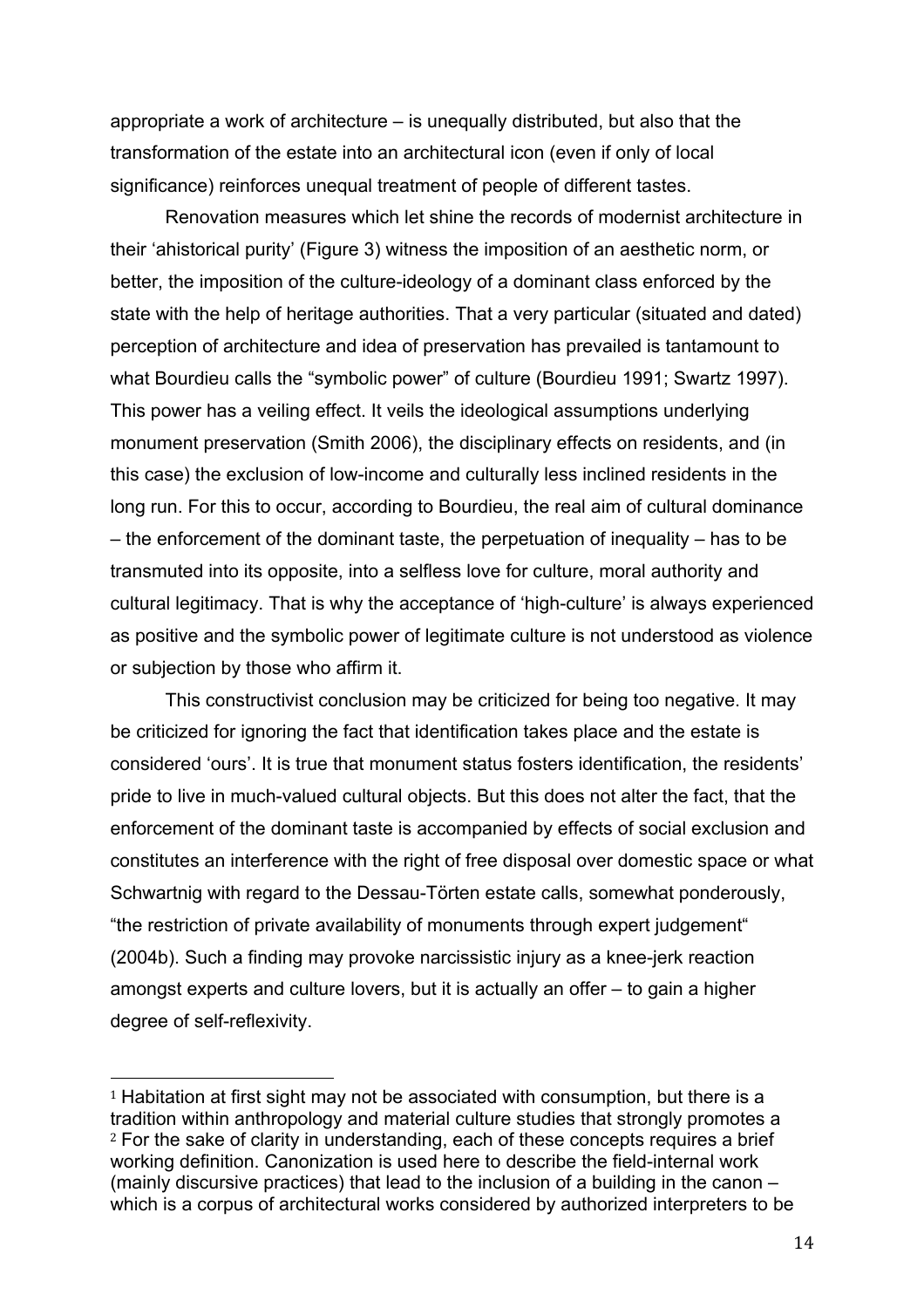worthy of being valued, exhibited, admired and remembered for a community. A canon manifests itself in architectural guides, overview lectures or publications in architectural history for example. Publication activities of producers and reviews immediately after a building's completion not necessarily lead to canonization, but provide a good basis. Decisive for canonization is further field-internal legitimation work performed by authorized interpreters of the architectural field at a later time. Persistent appreciation and remembrance work (often experienced as discovery) is a prerequisite for the next step: an object's heritagization – a term widely used in heritage studies referring to the processes by which heritage is constructed (Smith 2006; Rogerio-Candelera, Lazzari and Cano 2013:388f). I use heritagization here in a narrower sense – to describe the practices that lead to monument status (Choay 2001; Swenson 2007, 2013) and entail a particular practice of conservation. Architectural iconicity may be defined in terms of fame and special symbolic/aesthetic significance, but I propose to consider iconization as a process of popularization in which field-internal recognition (of buildings and its producers) is converted into prominence among a wider public. Contemporary attention-seeking buildings, which are conceptualized as an icon from the very outset, are main focus of recent research (Sklair 2006, 2010, 2012; Jones 2009), but there also exist objects, which *become* icons (and may be termed as Iconic III). They reach this ascription in the course of extensive mediatisation (coverage in the daily press, magazines and TV, exhibitions, websites etc.) – all in all dissemination work, which is mainly performed by "intermediary agencies" (Bourdieu) and, increasingly, agents outside expertculture.

<u> 1989 - Andrea Santa Andrea Andrea Andrea Andrea Andrea Andrea Andrea Andrea Andrea Andrea Andrea Andrea Andr</u>

 $3$  The Gemeinnützige Siedlungs- und Bauaktiengesellschaft (GESIBA), or public utility settlement and building material corporation, was founded in 1921 as a selfhelp organization by the ÖVSK (Austrian Union of Settlement and Allotment Gardens), the Austrian Republic and the City of Vienna in order to provide settlers and housing cooperatives with construction material.

<sup>4</sup> As the legal protection of tenants in Austria allows only a small increase in rent (just adjusting to inflation) and guarantees council tenants a contract with no time restriction, some tenants have inhabited their houses in the modus of home ownership and showed great willingness to invest and adapt.

<sup>5</sup> Philippe Boudon (1969) firstly addressed the question of alterations by using the example of the Quartiers Modernes Frugès (1928) in Pessac; more recently, Andreas Schwartnig (2004a, 2004b, 2008) discussed the conflicting interests of users and experts by taking the example of the Dessau-Törten estate.

 $6$  WISEG (Wiener Substanzerhaltungsg.m.b.H. & Co KG), a real estate company majority-owned by the City of Vienna, is the owner of 48 Werkbund houses since 1 January 2011.

<sup>7</sup> Because subsidised refurbishment only allows benchmark rents, new tenants do not pay the full amount of lease during the period of loan repayment (15 years) – for example about 1.400,-  $\epsilon$  instead of 2.070,-  $\epsilon$  for one of the largest houses with 96 m<sup>2</sup> (excl. cellar) or 1.085,- € instead of 1.512,- € for a smaller house with 65 m<sup>2</sup> living space. In the case of existing contracts, renovation measures cause a considerable increase in the lease (including now the repayment rate for the renovation loan) for 15 years – which is also a trigger for some tenants to move out. Until now, seven units changed hands during the second still on-going general renovation.

<sup>8</sup> It is state of the art, not least in anthropology and material culture studies (Miller 2001, 2002; 2010), to understand habitation resp. accommodation as a reciprocal process. A lot of theoretical work, especially when based on actor network theory, is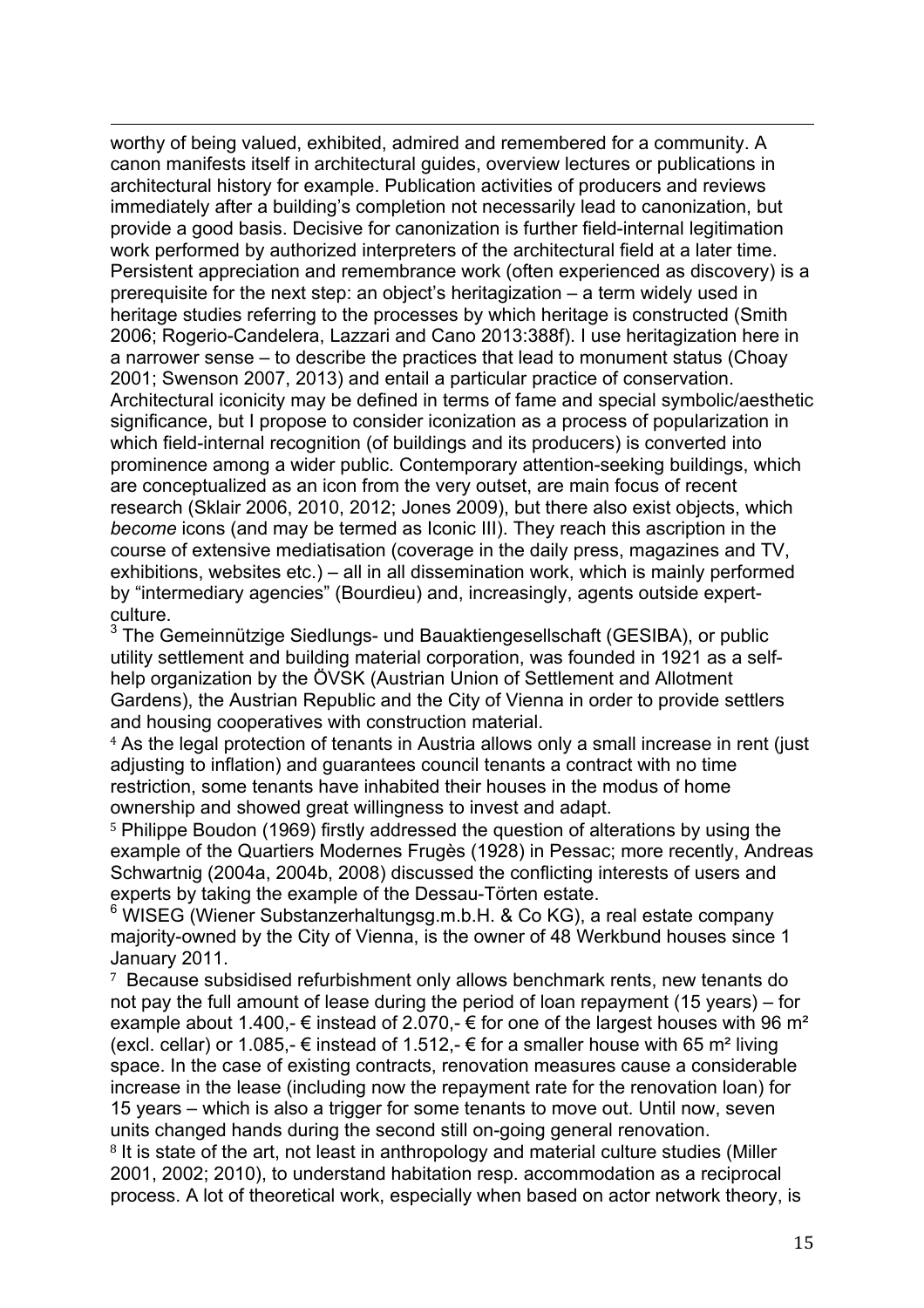<u> 1989 - Andrea Santa Andrea Andrea Andrea Andrea Andrea Andrea Andrea Andrea Andrea Andrea Andrea Andrea Andr</u> devoted to overcome the 'common-sense' resistance to the idea of objects in and of themselves possessing agency. Even though reference to reciprocity is often made, a more nuanced theoretical view – as provided with Bourdieu's idea of two structuring structures – is often lacking.

 $9$  Dispositions are neither meant as fixed nor as determining in a narrow sense. The habitus is malleable and modifiable within certain limits and also allows (like language) a variety of creative decisions and configurations within the (dated and situated) realms of limited possibilities.

 $10$  At the moment there are three living in the estate.<br> $11$  There are no explicit operational rules for preservation and conservation management laid down in the Austrian heritage protection law. If experts of the Austrian Federal Monuments Office (Bundesdenkmalamt BDA) issue the administrative decision that a building is to be protected in the public interest (thus the building is declared a monument), the rule prohibiting destruction and alterations (the so-called Veränderungsverbot) applies from then on to the objects. This does not mean that structural modifications are generally forbidden, but must be negotiated and approved by the authorities for the conservation of historic buildings. The removal of structural changes is, in fact, also subject to negotiation.

# Reference List

AIGNER, Anita – "Heritage-Making 'from Below': The Politics of Exhibiting Architectural Heritage on the Internet – a Case Study", *International Journal of Heritage Studies* 2015(a) DOI: 10.1080/13527258.2015.1107615

AIGNER, Anita – "Building Exhibition, Open-air Museum, Digital Web-exhibit: The Vienna Werkbund Estate on Display." *Austrian History Yearbook* 46, Cambridge University Press 2015(b), 68-88.

AIGNER, Anita – "Transformation unwanted! Heritage-making and its effects in Le Corbusier's Pessac estate", in *Consuming Architecture. On the Occupation, Appropriation and Interpretation of Buildings*, ed. by Daniel Maudlin and Marcel Vellinga. London: Routledge 2014, 70-88.

AIGNER, Anita – "Die Denkmalwerdung der Werbundsiedlung und ihre Effekte", in *Werkbundsiedlung Wien 1932*, eds. Nierhaus and Orosz, Salzburg: Mühry Salzmann, 2012, 266-275.

BENNETT, Tony, Mike Savage, Elizabeth Silva, Alan Warde, Modesto Gayo-Cal and David Wright – *Culture, Class, Distinction*. London: Routledge, 2009.

BOUDON, Philippe – *Lived-in architecture. Le Corbusier's Pessac revisited*. London: Lund Humphries, 1972. (*Pessac de Le Corbusier*. Paris: Dunod, 1969)

BOURDIEU, Pierre – *Algeria 1960. The Disenchantment of the World, The Sense of Honour, The Kabyle House or the World Reversed, Essays*, Cambridge: Cambridge University Press, 1979.

BOURDIEU, Pierre – *Distinction. A social critique of the judgement of taste*, Cambridge/Mass.: Harvard University Press, 1984.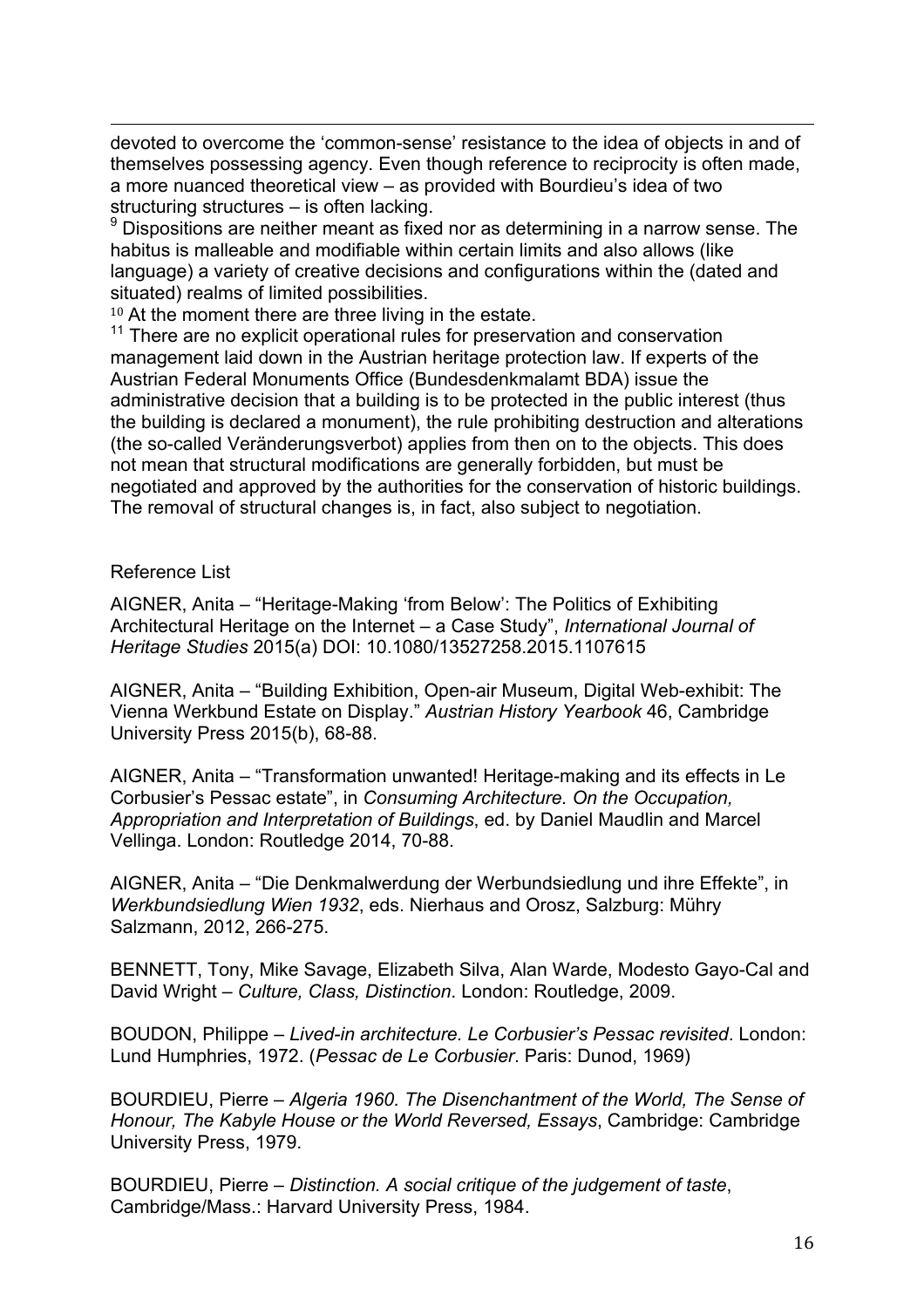<u> 1989 - Andrea Santa Andrea Andrea Andrea Andrea Andrea Andrea Andrea Andrea Andrea Andrea Andrea Andrea Andr</u> BOURDIEU, Pierre – *The Rules of Art. Genesis and Structure of the Literary Field*. Stanford: Stanford University Press, 1992.

BOURDIEU, Pierre – *The field of cultural production*, New York: Columbia University Press, 1993.

CHOAY, Françoise – *The Invention of the Historic Monument*. Cambridge: Cambridge Universty Press, 2001.

FRANK Josef – Die internationale Werkbundsiedlung Wien. Neues Bauen in der Welt, Bd. IV. Wien: Schroll, 1932.

HALL, Stuart, ed. **–** *Representation. Cultural Representations and Signifying Practices*. London: Sage, 1997.

JONES, Paul – The Sociology of Architecture. Constructing Identities. Liverpool: Liverpool University Press, 2011.

KIRSHENBLATT-GIMBLETT, Barbara – *Destination culture. Tourism, museums, and heritage*. Berkely: University of California Press, 1998.

MAUDLIN, Daniel and Marcel Vellinga (eds.) – *Consuming architecture. On the occupation, appropriation and interpretation of buildings*. London: Routledge, 2014.

MILLER, Daniel – "Appropriating the State on the Council Estate", *Man* 1988, 23(2): 353-372.

MILLER, Daniel – "Accommodating", in *Contemporary Art and the Home*. Edited by Colin Painter. Oxford: Berg, 2002, 115-130.

MILLER, Daniel – *Stuff*, Cambridge: Polity Press, 2010.

NIERHAUS, Andreas and Eva-Maria Orosz (eds.) – *Werkbundsiedlung Wien 1932. Ein Manifest des Neuen Wohnens*. (Exhibition catalogue of the same named exhibition in the Wien Museum, 6 September 2012 – 13 January 2013). Salzburg: Mühry Salzmann, 2012.

ROGERIO-CANDELERA, M.A., M. Lazzari and E. Cano (eds.) – *Science and Technology for the Conservation of Cultural Heritage*. London: CRC Press, 2013.

SAUER, Barbara – "Licht Luft, Sonne im modern eingerichteten Eigenheim. Die ersten Bewohnerinnen und Bewohner der Werkbundsiedlung," in *Werkbundsiedlung Wien 1932*. Ed. by Andreas Nierhaus and Eva-Maria Orosz, Salzburg: Mühry Salzmann, 2012, 260-265.

SCHWARTNIG, Andreas – "Making a Home of Modernism. Architectural alterations in the Dessau-Törten Siedlung, 1928-2007", in *The Challenge of Change. Dealing with the Legacy oft the Modern Movement*. 10th Int. DOCOMOMO Conference. Ed. by Dirk van den Heuvel et al. Amsterdam: IOS Press, 2008, 413-415.